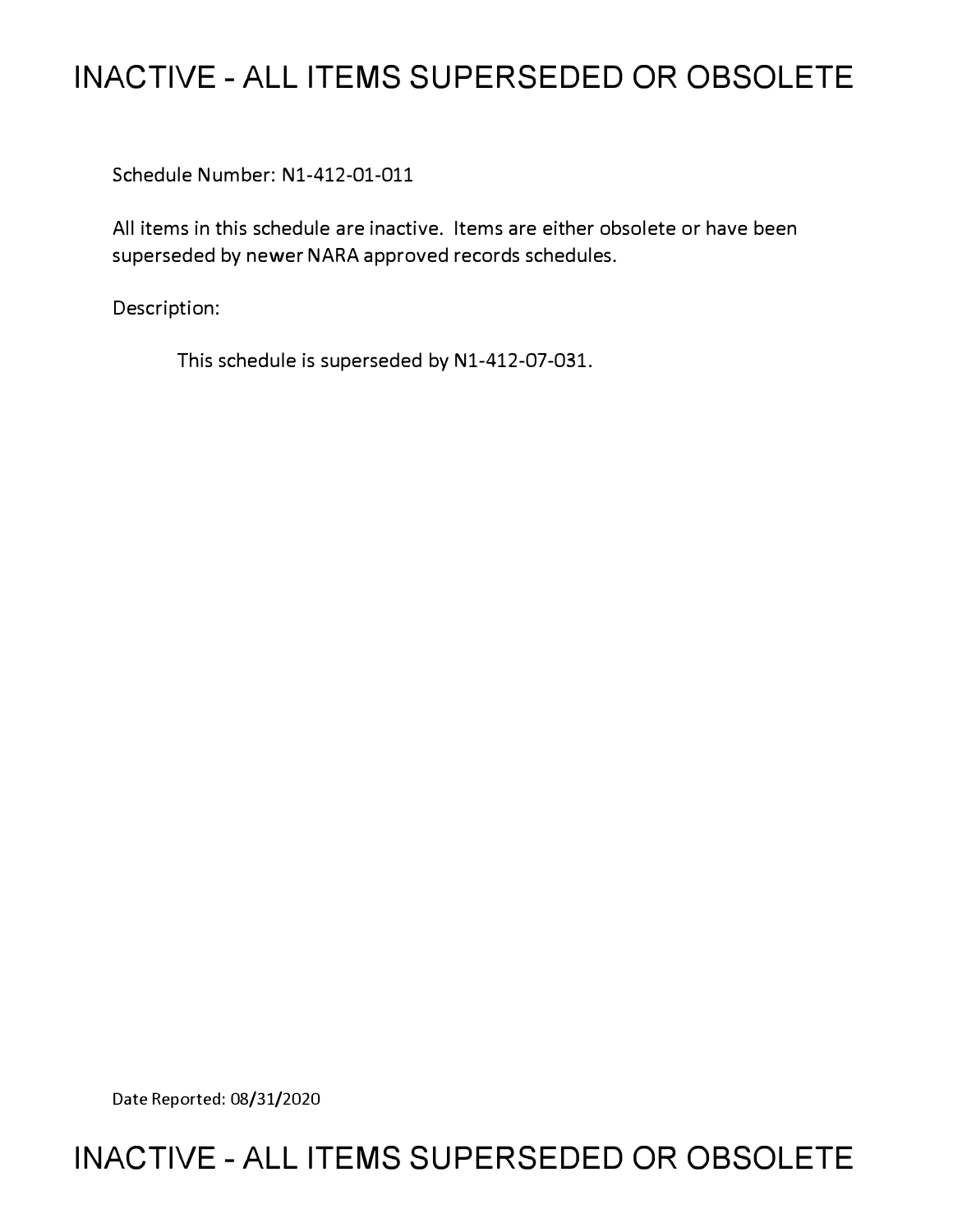|                                                           |                 | <b>REQUEST FOR RECORDS DISPOSITION AUTHORITY</b>                                                                                     |                                           |                 |                                            | <b>LEAVE BLANK (NARA use only)</b>                                                                                                                                                                                                                                                                                                                                                                                                                                        |                                   |  |
|-----------------------------------------------------------|-----------------|--------------------------------------------------------------------------------------------------------------------------------------|-------------------------------------------|-----------------|--------------------------------------------|---------------------------------------------------------------------------------------------------------------------------------------------------------------------------------------------------------------------------------------------------------------------------------------------------------------------------------------------------------------------------------------------------------------------------------------------------------------------------|-----------------------------------|--|
|                                                           |                 |                                                                                                                                      | (See Instructions on reverse)             |                 |                                            | <b>JOB NUMBER</b><br><u>n1-412-01-11</u>                                                                                                                                                                                                                                                                                                                                                                                                                                  |                                   |  |
|                                                           |                 | TO NATIONAL ARCHIVES and RECORDS ADMINISTRATION (NIR)                                                                                |                                           |                 |                                            | <b>DATE RECEIVED</b>                                                                                                                                                                                                                                                                                                                                                                                                                                                      |                                   |  |
| WASHINGTON, DC 20408<br>1. FROM (Agency or establishment) |                 |                                                                                                                                      |                                           |                 | $11 - 20 - 2000$<br>NOTIFICATION TO AGENCY |                                                                                                                                                                                                                                                                                                                                                                                                                                                                           |                                   |  |
|                                                           |                 | <b>Environmental Protection Agency</b>                                                                                               |                                           |                 |                                            |                                                                                                                                                                                                                                                                                                                                                                                                                                                                           |                                   |  |
|                                                           |                 | 2. MAJOR SUBDIVISION                                                                                                                 |                                           |                 |                                            |                                                                                                                                                                                                                                                                                                                                                                                                                                                                           |                                   |  |
|                                                           |                 | Office of Prevention, Pesticides, and Toxic Substances                                                                               |                                           |                 |                                            | In accordance with the provisions of 44<br>U.S.C. 3303a the disposition request,<br>including amendments, is approved except<br>for items that may be marked "disposition<br>not approved" or "withdrawn" in column 10.                                                                                                                                                                                                                                                   |                                   |  |
|                                                           |                 | 3. MINOR SUBDIVISION<br>Office of Pollution, Prevention and Toxics                                                                   |                                           |                 |                                            |                                                                                                                                                                                                                                                                                                                                                                                                                                                                           |                                   |  |
|                                                           |                 | 4 NAME OF PERSON WITH WHOM TO CONFER                                                                                                 |                                           | 5. TELEPHONE    |                                            | <b>DATE</b>                                                                                                                                                                                                                                                                                                                                                                                                                                                               | AROHIVIST OF THE LINITED STATES   |  |
|                                                           | Chris O'Donnell |                                                                                                                                      |                                           | 202-260-1324    |                                            | 14-3-03                                                                                                                                                                                                                                                                                                                                                                                                                                                                   |                                   |  |
|                                                           |                 |                                                                                                                                      |                                           |                 |                                            |                                                                                                                                                                                                                                                                                                                                                                                                                                                                           |                                   |  |
| Agencies,                                                 |                 | <b>6. AGENCY CERTIFICATION</b><br>is not required;                                                                                   |                                           | is attached; or |                                            | I hereby certify that I am authorized to act for this agency in matters pertaining to the disposition of its records<br>and that the records proposed for disposal on the attached $\frac{3}{2}$ page(s) are not now needed for the business<br>of this agency or will not be needed after the retention periods specified; and that written concurrence from<br>the General Accounting Office, under the provisions of Title 8 of the GAO Manual for Guidance of Federal |                                   |  |
|                                                           | $X_{-}$         |                                                                                                                                      |                                           |                 |                                            | has been requested.                                                                                                                                                                                                                                                                                                                                                                                                                                                       |                                   |  |
| <b>DATE</b>                                               |                 | SIGNATURE OF AGENCY REPRESENTATIVE                                                                                                   |                                           |                 | <b>TITLE</b>                               |                                                                                                                                                                                                                                                                                                                                                                                                                                                                           |                                   |  |
|                                                           | 11/2/00         | his D                                                                                                                                | Inall                                     |                 |                                            | Agency Records Officer                                                                                                                                                                                                                                                                                                                                                                                                                                                    |                                   |  |
| 7.                                                        |                 |                                                                                                                                      |                                           |                 |                                            | 9 GRS OR                                                                                                                                                                                                                                                                                                                                                                                                                                                                  | 10. ACTION                        |  |
| <b>ITEM</b><br>NO.                                        |                 | 8. DESCRIPTION OF ITEM AND PROPOSED DISPOSITION                                                                                      |                                           |                 |                                            | <b>SUPERSEDED</b><br><b>JOB CITATION</b>                                                                                                                                                                                                                                                                                                                                                                                                                                  | <b>TAKEN (NARA</b><br>USE ONLY)   |  |
|                                                           | ec<br>115-109   | See attached schedule U.S. EPA 247 - TSCA Section $\psi$<br>Regulation of Hazardous Chemical Substances and<br>Mixtures Files<br>nwm | $m\omega m\omega$<br>NSN 7540-00-634-4064 |                 |                                            | nwere Agency                                                                                                                                                                                                                                                                                                                                                                                                                                                              | STANDARD FORM 115 (REV. 3-91)     |  |
|                                                           |                 |                                                                                                                                      | PREVIOUS EDITION NOT USABLE               |                 |                                            |                                                                                                                                                                                                                                                                                                                                                                                                                                                                           | Prescribed by NARA<br>36 CFR 1228 |  |

¥

 $\ensuremath{\text{NWML}}$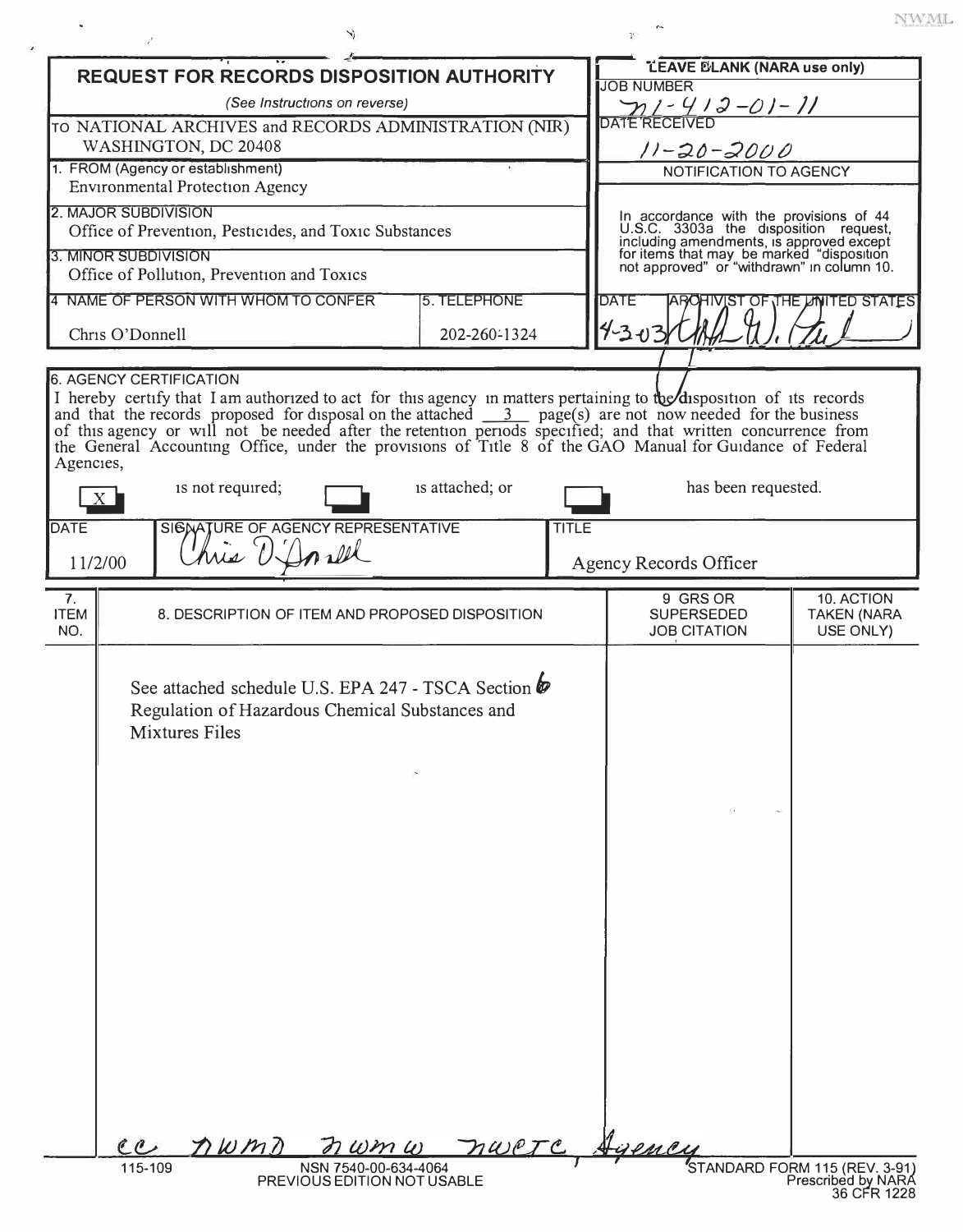t.

**EPA SERIES NO. 247** 

жy.

 $\ddot{\phantom{0}}$ 

 $\bullet$ 

## **10/26/99**

## **U.S. EPA RECORDS SCHEDULE**

**SERIES TITLE:** TSCA Section 6 Regulation of Hazardous Chemical Substances and Mixtures Files

**PROGRAM:** Toxic Substances

**EPA SERIES NO:** 247

**AGENCY FILE CODE:** TOXI 247

**NARA DISPOSAL AUTHORITY:** Nl-412-96-3/1 (Use this number to retire records to the FRC)

**APPLICABILITY:** Headquarters

### *IDENTIFYING INFORMATION:*

**DESCRIPTION:** Records document requirements associated with the disposal, prohibition or limitation of the manufacture, processing, distribution in commerce or use of a chemical or mixture which presents or unintentionally causes the chemical substance or mixture to present an unreasonable risk of injury to human health or the environment. The records applicable to this schedule cover a wide variety of documents such as permit applications for disposal or research and development, toxicity data, company notifications of inadvertently produced chemicals, request for waiver or exemptions and internal correspondence. Examples of existing chemicals covered by this schedule are PCB, lead, and dioxin furans.

**ARRANGEMENT:** Arranged numerically by document control number.

| TYPE OF RECORDS: | SPECIFIC RESTRICTIONS:            |
|------------------|-----------------------------------|
| Case files       | Confidential Business Information |
|                  | Enforcement Sensitive Information |

**MEDIUM: VITAL RECORD:**<br>Paper, microfilm, electronic Mo Paper, microfilm, electronic

**FUNCTIONS SUPPORTED:**  Regulatory development and public awareness

**SPECIFIC LEGAL REQUIREMENTS:** 

Toxic Substances Control Act, as amended, Section 6 40 CFR 747-763

| DISPOSITION INFORMATION:                            |     |  |                            |
|-----------------------------------------------------|-----|--|----------------------------|
| FINAL DISPOSITION:                                  |     |  | TRANSFER TO FRC PERMITTED: |
| a. Record copy (microformed or<br>paper): Permanent | Yes |  |                            |
| b. Paper copy (microformed):<br>Disposable          | No  |  |                            |

c. Electronic versions created with office automation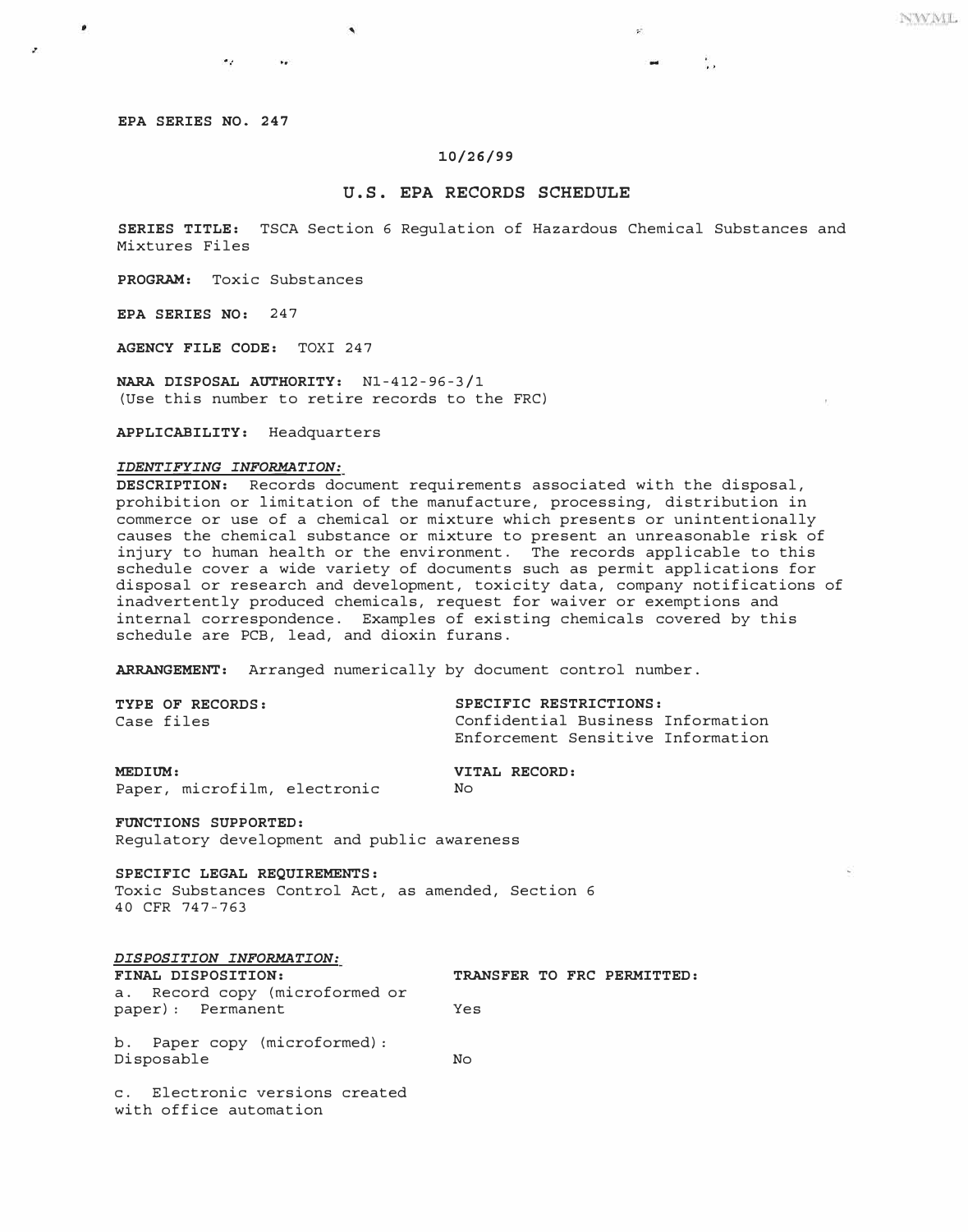$\mathcal{L}_{\text{max}}$ 

## *EPA SERIES NO. 247*

applications: Disposable No

 $-18.5$ 

#### *FILE BREAK INSTRUCTIONS:*

**AND LOS** 

a. If record copy is microformed, break file upon completion of microform quality assurance check. If record copy is not microformed, break file upon final action.

b. Break file when document has been microformed and checked for quality assurance.

c. See Disposition Instructions.

#### *DISPOSITION INSTRUCTIONS:*

a. If record copy is microformed, keep in office up to 1 year after file break, then retire one silver master and one diazo copy along with finding aids and indexes to the FRC. Transfer to the National Archives 2 years after file break when first inspection has been completed. Retain up to 2 diazo copies for office use.

If record copy is not microformed, keep in office up to 1 year after file break, then retire to FRC. Transfer to the National Archives 20 years after file break.

Destroy nonrecord Agency microform copies when no longer needed.

b. If record copy is microformed, destroy paper copy after quality assurance check.

c. Delete when record copy is generated.

#### *APPLICATION GUIDANCE:*

*REASONS FOR DISPOSITION:* These documents are part of the basic documentation maintained in response to any or a combination of TSCA Section 6 subsections. The retention period for these records is consistent with those related records which document actions taken under related sections of TSCA. For example, testing under Section 4 (EPA 262).

*AGENCY-WIDE GUIDANCE:* The offices of record for files governed by this schedule are the Non-Confidential Information Center (NCIC) and the Confidential Business Information Center (CBIC).

As required by 36 CFR 1228. 58, records with special restrictions such as confidential business information (CBI) or those exempted from disclosure by statute such as the Privacy Act must be shredded or otherwise definitively destroyed with witnessed disposal for records destroyed by contractors.

Microform copies are to be produced in accordance with standards in 36 CFR 1230. 10 and 1230.20. If records are not filmed, use disposition a for paper records.

*PROGRAM OFFICE GUIDANCE/DESCRIPTIVE INFORMATION:* At the close out of the file, the documents held by the NCIC and CBIC should be retired at the same time. All reference copies can be destroyed when no longer needed to support program operations.

It should be noted that:

a. If decisions are made resulting in a rule, documents supporting these